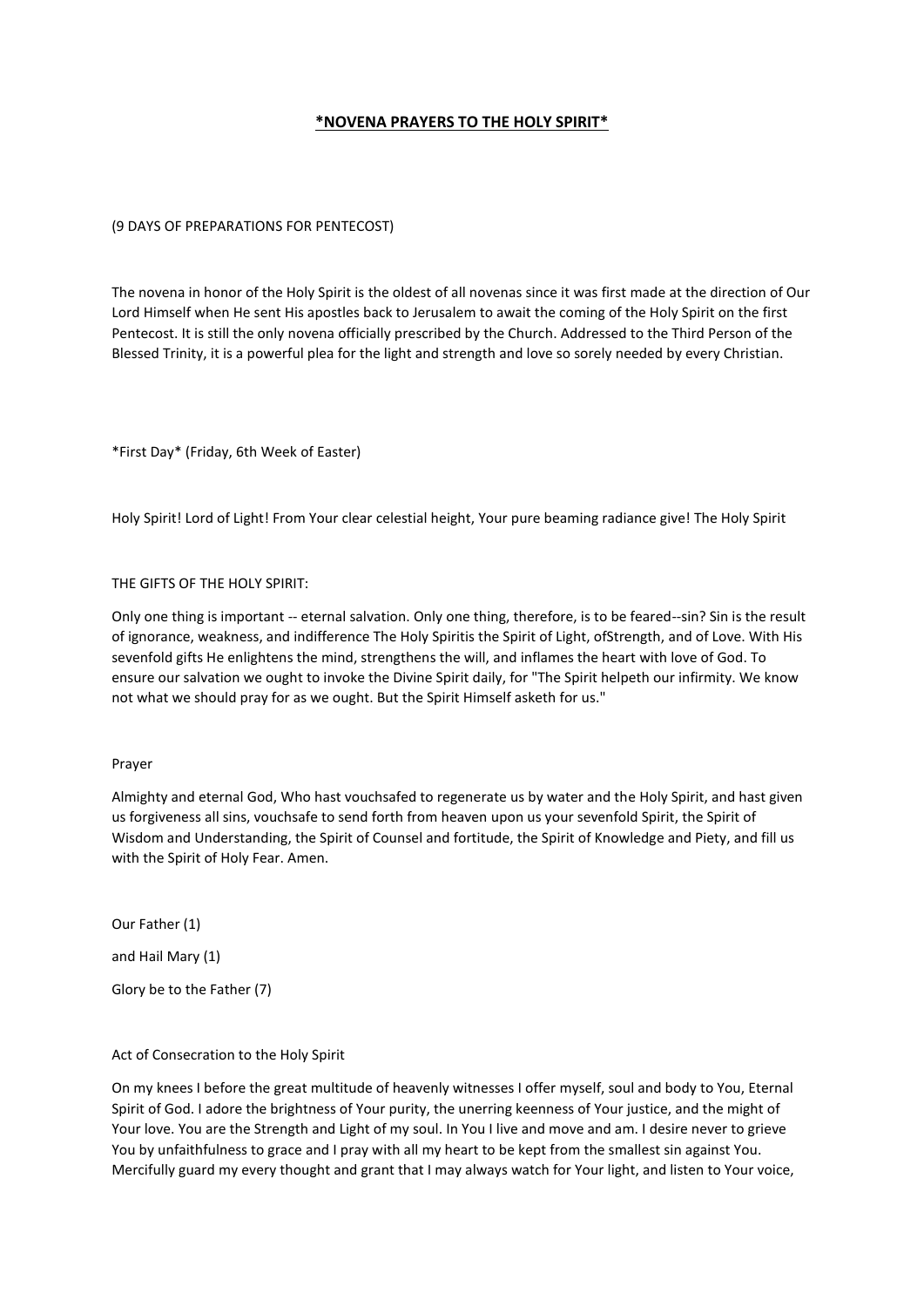and follow Your gracious inspirations. I cling to You and give myself to You and ask You, by Your compassion to watch over me in my weakness. Holding the pierced Feet of Jesus and looking at His Five Wounds, and trusting in His Precious Blood and adoring His opened Side and stricken Heart, I implore You, Adorable Spirit, Helper of my infirmity, to keep me in Your grace that I may never sin against You. Give me grace O Holy Spirit, Spirit of the Father and the Son to say to You always and everywhere, "Speak Lord for Your servant heareth." Amen.

### Prayer for the Seven Gifts of the Holy Spirit

O Lord Jesus Christ Who, before ascending into heaven did promise to send the Holy Spirit to finish Your work in the souls of Your Apostles and Disciples, deign to grant the same Holy Spirit to me that He may perfect in my soul, the work of Your grace and Your love. Grant me the Spirit of Wisdom that I may despise the perishable things of this world and aspire only after the things that are eternal, the Spirit of Understanding to enlighten my mind with the light of Your divine truth, the Spirit on Counsel that I may ever choose the surest way of pleasing God and gaining heaven, the Spirit of Fortitude that I may bear my cross with You and that I may overcome with courage all the obstacles that oppose my salvation, the Spirit of Knowledge that I may know God and know myself and grow perfect in the science of the Saints, the Spirit of Piety that I may find the service of God sweet and amiable, and the Spirit of Fear that I may be filled with a loving reverence towards God and may dread in any way to displease Him. Mark me, dear Lord with the sign of Your true disciples, and animate me in all things with Your Spirit. Amen.

### LITANY OF THE HOLY SPIRIT

Lord, have mercy on us. Christ, have mercy on us. Lord, have mercy on us. Father all powerful, have mercy on us.

Jesus, Eternal Son of the Father, Redeemer of the world, save us.

Spirit of the Father and the Son, boundless Life of both, sanctify us.

Holy Trinity, hear us.

Holy Spirit, Who proceedest from the Father and the Son, enter our hearts.

Holy Spirit, Who art equal to the Father and the Son, enter our hearts.

Promise of God the Father, have mercy on us.

Ray of heavenly light,

Author of all good,

Source of heavenly water,

Consuming Fire,

Ardent Charity,

Spiritual Unction,

Spirit of love and truth,

Spirit of wisdom and understanding,

Spirit of counsel and fortitude,

Spirit of knowledge and piety,

Spirit of the fear of the Lord,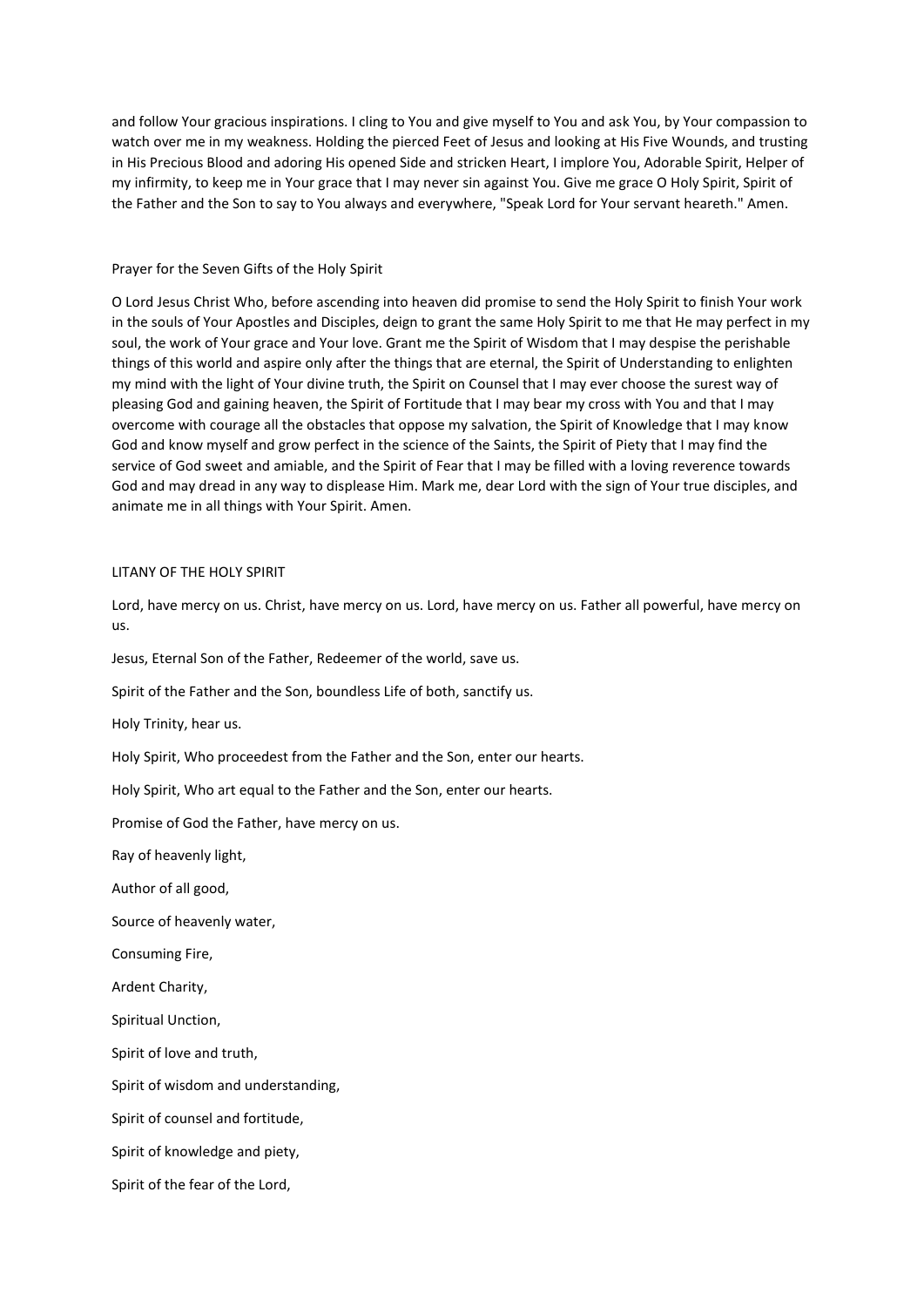Spirit of grace and prayer, Spirit of peace and meekness, Spirit of modesty and innocence, Holy Spirit, the Comforter, Holy Spirit, the Sanctifier, Holy Spirit, Who governest the Church, Gift of God the Most High, Spirit Who fillest the universe, Spirit of the adoption of the children of God, have mercy on us. Holy Spirit, inspire us with horror of sin. Holy Spirit, come and renew the face of the earth. Holy Spirit, shed Thy Light into our souls. Holy Spirit, engrave Thy law in our hearts. Holy Spirit, inflame us with the flame of Thy love. Holy Spirit, open to us the treasures of Thy graces. Holy Spirit, teach us to pray well. Holy Spirit, enlighten us with Thy heavenly inspirations. Holy Spirit, lead us in the way of salvation. Holy Spirit, grant us the only necessary knowledge. Holy Spirit, inspire in us the practice of good. Holy Spirit, grant us the merits of all virtues. Holy Spirit, make us persevere in justice. Holy Spirit, be our everlasting reward. Lamb of God, Who takest away the sins of the world, send us Thy Holy Spirit. Lamb of God, Who takest away the sins of the world, pour down into our souls the gifts of the Holy Spirit. Lamb of God, Who takest away the sins of the world, grant us the Spirit of wisdom and piety. Come, Holy Spirit! Fill the hearts of Thy faithful, and enkindle in them the fire of Thy love.

Let us pray.

Grant, O merciful Father, that Thy Divine Spirit may enlighten, inflame and purify us, that He may penetrate us with His heavenly dew and make us fruitful in good works, through Our Lord Jesus Christ, Thy Son, Who with Thee, in the unity of the same Spirit, liveth and reigneth forever and ever. Amen.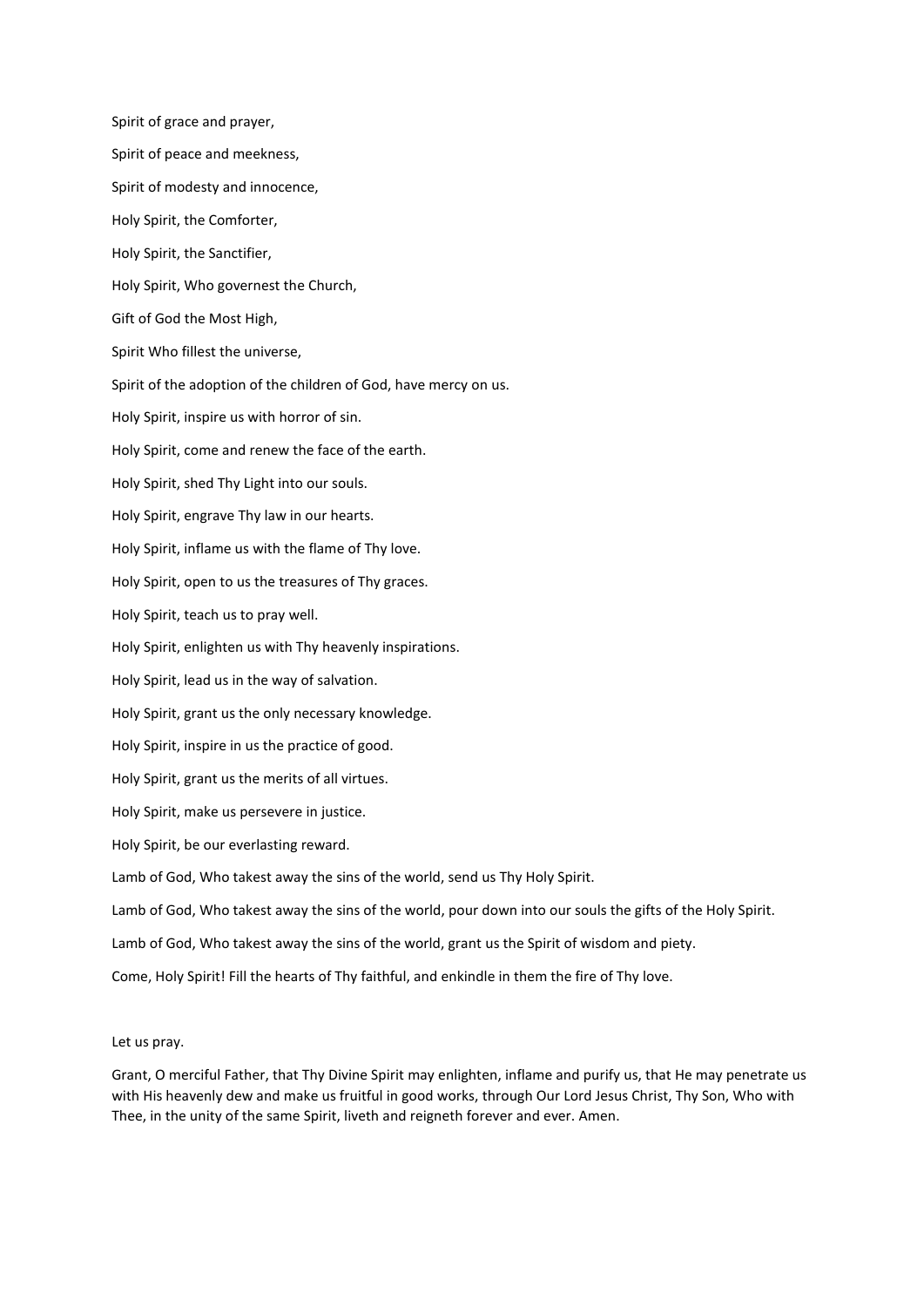\*Second Day\* (Saturday, 6th Week of Easter)

Bend the stubborn heart and will, melt the frozen warm the chill. Guide the steps that go astray!

### The Gift of Wisdom

Embodying all the other gifts, as charity embraces all the other virtues, Wisdom is the most perfect of the gifts. Of wisdom it is written "all good things came to me with her, and innumerable riches through her hands." It is the gift of Wisdom that strengthens our faith, fortifies hope, perfects charity, and promotes the practice of virtue in the highest degree. Wisdom enlightens the mind to discern and relish things divine, in the appreciation of which earthly joys lose their savor, whilst the Cross of Christ yields a divine sweetness according to the words of the Saviour: "Take up thy cross and follow me, for my yoke is sweet and my burden light.

### Prayer

Come, O Spirit of Wisdom, and reveal to my soul the mysteries of heavenly things, their exceeding greatness, power and beauty. Teach me to love them above and beyond all the passing joys and satisfactions of earth. Help me to attain them and possess them for ever. Amen.

Our Father (1)

and Hail Mary (1)

Glory be to the Father (7)

- · Act of Consecration to the Holy Spirit (as above)
- Prayer for the Seven Gifts of the Holy Spirit (as above)
- Litany of the Holy Spirit (as above)

\*Third Day\* (7th Sunday in Easter or Ascension Sunday)

If Thou take Thy grace away, nothing pure in man will stay, All his good is turn'd to ill

#### The Gift of Understanding

Understanding, as a gift of the Holy Spirit, helps us to grasp the meaning of the truths of our holy religion BY faith we know them, but by Understanding we learn to appreciate and relish them. It enables us to penetrate the inner meaning of revealed truths and through them to be quickened to newness of life. Our faith ceases to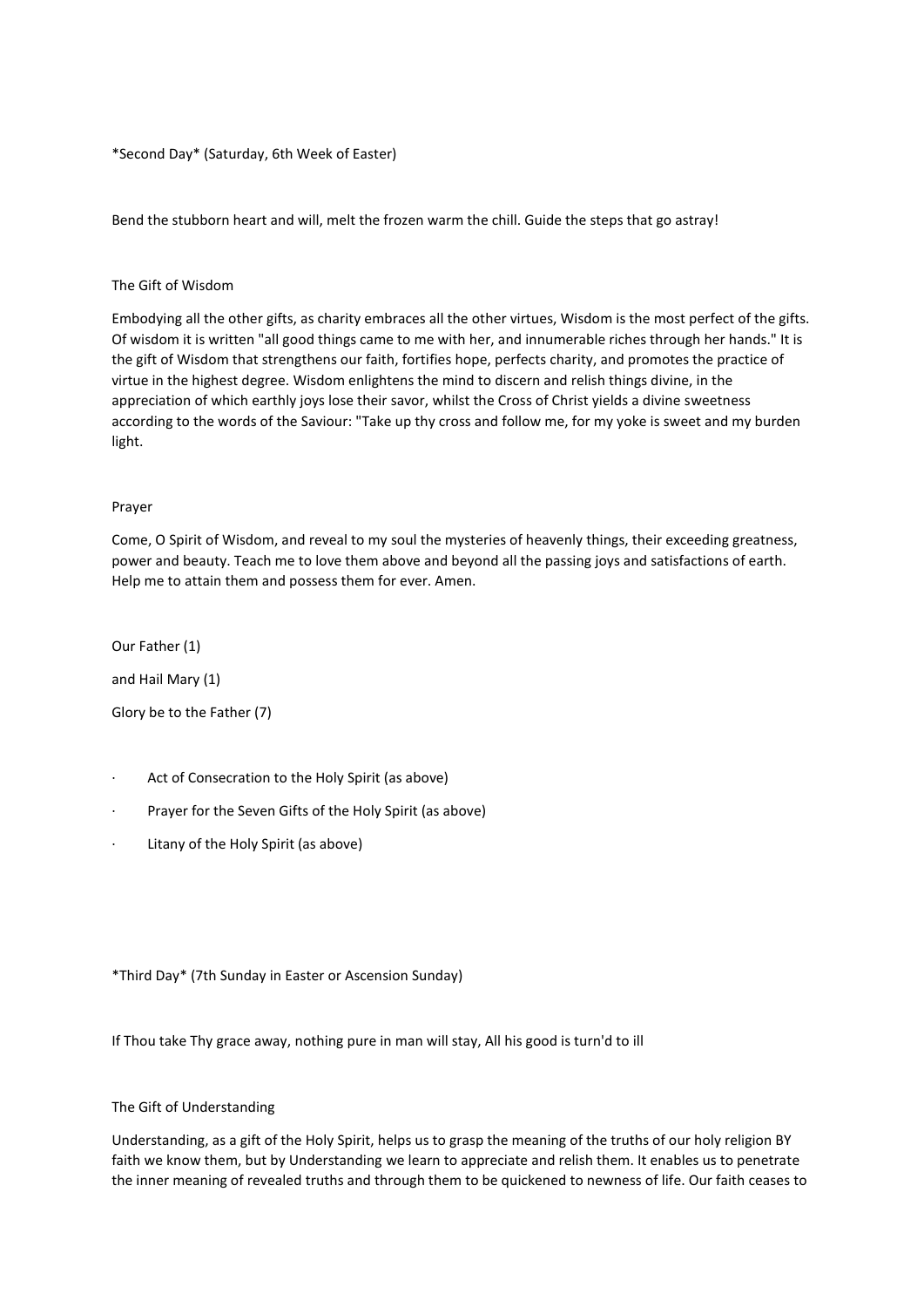be sterile and inactive, but inspires a mode of life that bears eloquent testimony to the faith that is in us; we begin to "walk worthy of God in all things pleasing, and increasing in the knowledge of God."

### Prayer

Come, O Spirit of Understanding, and enlighten our minds, that we may know and believe all the mysteries of salvation; and may merit at last to see the eternal light in Thy Light; and in the light of glory to have a clear vision of Thee and the Father and the Son. Amen.

Our Father (1)

and Hail Mary (1)

Glory be to the Father (7)

- · Act of Consecration to the Holy Spirit (as above)
- · Prayer for the Seven Gifts of the Holy Spirit (as above)
- · Litany of the Holy Spirit (as above)

\*Fourth Day\* (Monday, 7th Week of Easter)

Heal our wounds--our strength renews; On our dryness pour Thy dew, Wash the stains of guilt away.

## The Gift of Counsel

The gift of Counsel endows the soul with supernatural prudence, enabling it to judge promptly and rightly what must done, especially in difficult circumstances. Counsel applies the principles furnished by Knowledge and Understanding to the innumerable concrete cases that confront us in the course of our daily duty as parents, teachers, public servants, and Christian citizens. Counsel is supernatural common sense, a priceless treasure in the quest of salvation. "Above all these things, pray to the Most High, that He may direct thy way in truth."

### Prayer

Come, O Spirit of Counsel, help and guide me in all my ways, that I may always do Thy holy will. Incline my heart to that which is good; turn it away from all that is evil, and direct me by the straight path of Thy commandments to that goal of eternal life for which I long.

Our Father (1) and Hail Mary (1)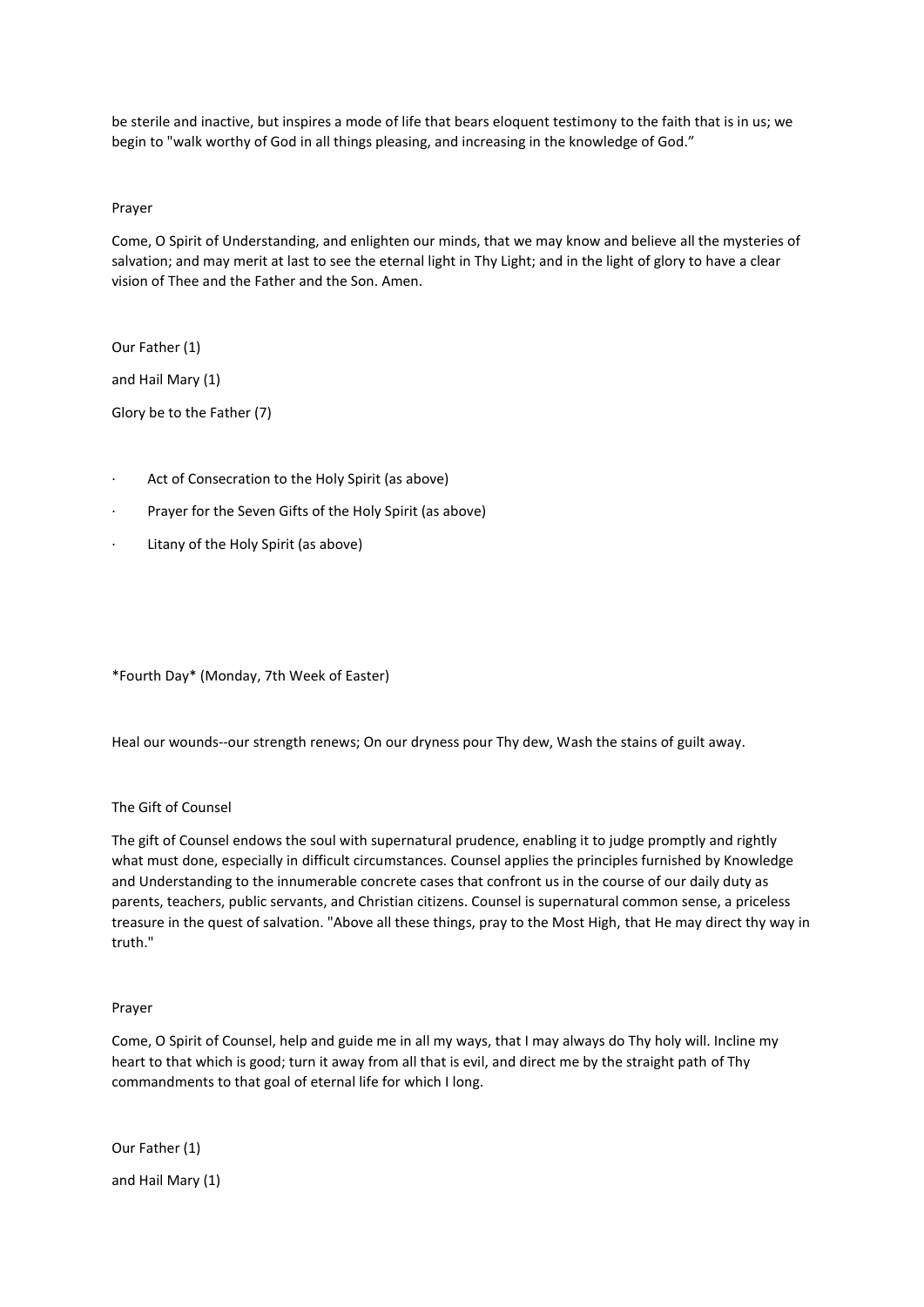## Glory be to the Father (7)

- · Act of Consecration to the Holy Spirit (as above)
- · Prayer for the Seven Gifts of the Holy Spirit (as above)
- · Litany of the Holy Spirit (as above)

\*Fifth Day\* (Tuesday, 7th Week of Easter)

Thou in toil art comfort sweet, Pleasant coolness in the heat, solace in the midst of woe.

## The Gift of Fortitude

By the gift of Fortitude the soul is strengthened against natural fear, and supported to the end in the performance of duty. Fortitude imparts to the will an impulse and energy which move it to under take without hesitancy the most arduous tasks, to face dangers, to trample under foot human respect, and to endure without complaint the slow martyrdom of even lifelong tribulation. "He that shall persevere unto the end, he shall be saved."

#### Prayer

Come, O Blessed Spirit of Fortitude, uphold my soul in time of trouble and adversity, sustain my efforts after holiness, strengthen my weakness, give me courage against all the assaults of my enemies, that I may never be overcome and separated from Thee, my God and greatest Good. Amen.

Our Father (1)

and Hail Mary (1)

Glory be to the Father (7)

- · Act of Consecration to the Holy Spirit (as above)
- · Prayer for the Seven Gifts of the Holy Spirit (as above)
- · Litany of the Holy Spirit (as above)

\*Sixth Day\* (Wednesday, 7th Week of Easter)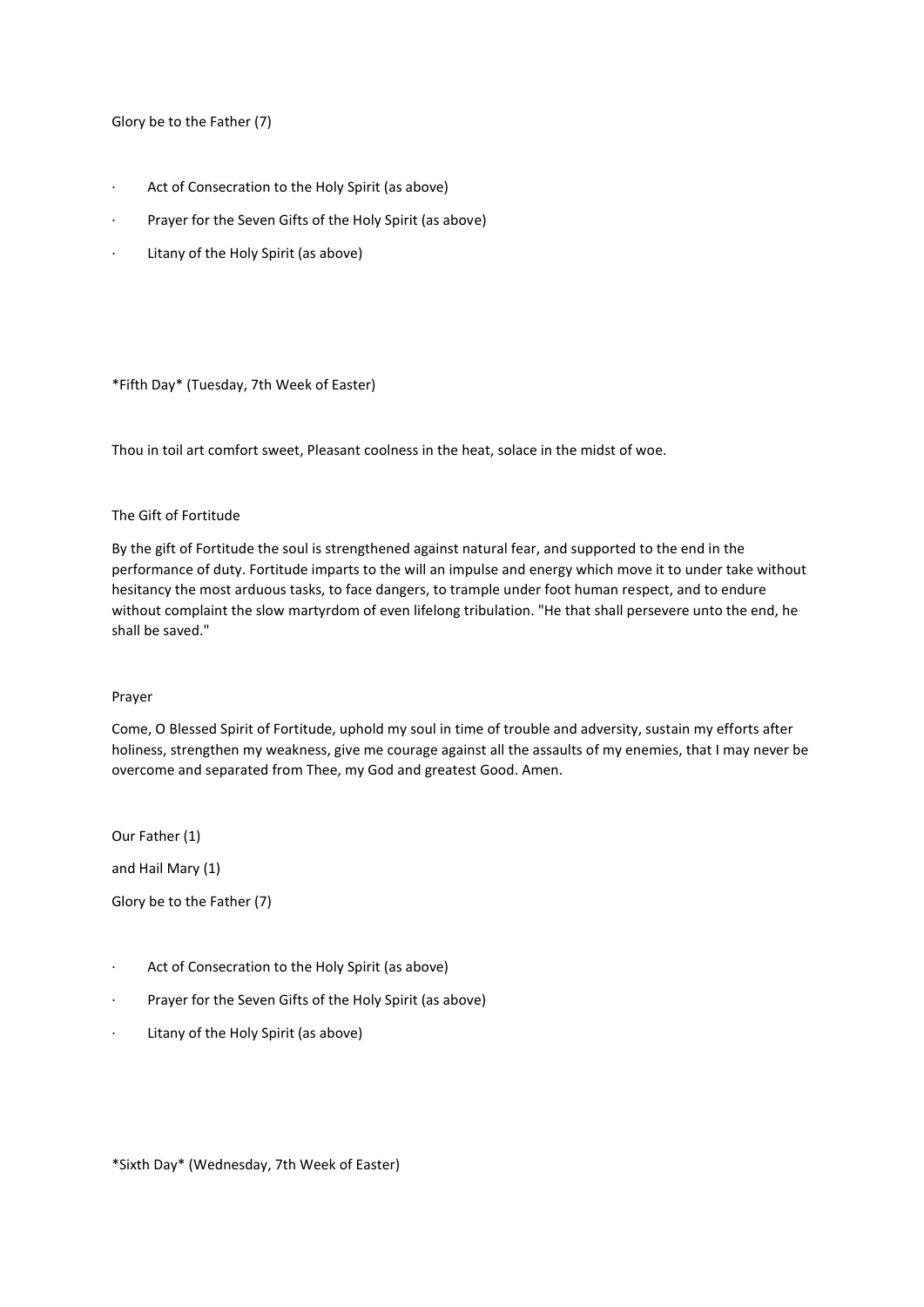Light immortal! Light Divine! Visit Thou these hearts of Thine, And our inmost being fill!

## The Gift of Knowledge

The gift of Knowledge enables the soul to evaluate created things at their true worth--in their relation to God. Knowledge unmasks the pretense of creatures, reveals their emptiness, and points out their only true purpose as instruments in the service of God. It shows us the loving care of God even in adversity, and directs us to glorify Him in every circumstance of life. Guided by its light, we put first things first, and prize the friendship of God beyond all else. "Knowledge is a fountain of life to him that possesseth it."

### Prayer

Come, O Blessed Spirit of Knowledge, and grant that I may perceive the will of the Father; show me the nothingness of earthly things, that I may realize their vanity and use them only for Thy glory and my own salvation, looking ever beyond them to Thee, and Thy eternal rewards. Amen.

### Our Father (1)

and Hail Mary (1)

Glory be to the Father (7)

- Act of Consecration to the Holy Spirit (as above)
- Prayer for the Seven Gifts of the Holy Spirit (as above)
- Litany of the Holy Spirit (as above)

\*Seventh Day\* (Thursday, 7th Week of Easter)

Thou, of all consolers best, Visiting the troubled breast, Dost refreshing peace bestow.

## The Gift of Piety

The gift of Piety begets in our hearts a filial affection for God as our most loving Father. It inspires us to love and respect for His sake persons and things consecrated to Him, as well as those who are vested with His authority, His Blessed Mother and the Saints, the Church and its visible Head, our parents and superiors, our country and its rulers. He who is filled with the gift of Piety finds the practice of his religion, not a burdensome duty, but a delightful service. Where there is love, there is no labor.

Prayer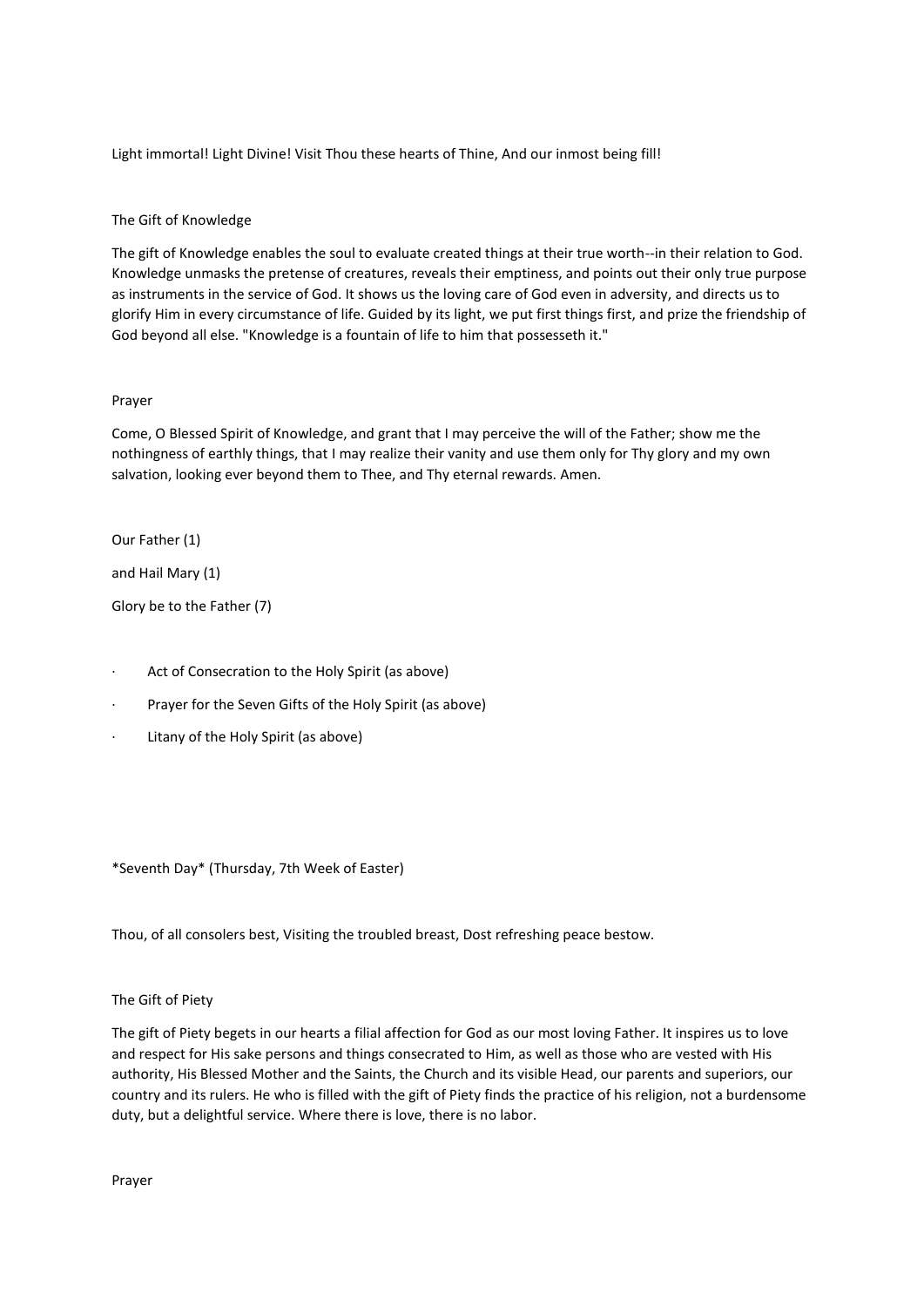Come, O Blessed Spirit of Piety, possess my heart. Enkindle therein such a love for God, that I may find satisfaction only in His service, and for His sake lovingly submit to all legitimate authority. Amen.

Our Father (1)

and Hail Mary (1)

Glory be to the Father (7)

- · Act of Consecration to the Holy Spirit (as above)
- Prayer for the Seven Gifts of the Holy Spirit (as above)
- · Litany of the Holy Spirit (as above)

\*Eighth Day\* (Friday, 7th Week o Easter)

Come. Father of the poor. Come, treasures which endure; Come, Light of all that live!

### Fear of the Lord

The gift of Fear fills us withla sovereign respect forGod, and makes us dread nothing so much as tooffend Him by sin. It is a fear that arises, not from the thought of hell, but from sentiments of reverence and filial submission to our heavenly Father. It is the fear that is the beginning of wisdom, detaching us from worldly pleasures that could in any way separate us from God. "They that fear the Lord will prepare their hearts, and in His sight will sanctify their souls."

### Prayer

Come, O blessed Spirit of Holy Fear, penetrate my inmost heart, that I may set you, my Lord and God, before my face forever, help me to shun all things that can offend You, and make me worthy to appear before the pure eyes of Your Divine Majesty in heaven, where You live and reign in the unity of the ever Blessed Trinity, God world without end. Amen.

Our Father (1)

and Hail Mary (1)

Glory be to the Father (7)

- · Act of Consecration to the Holy Spirit (as above)
- Prayer for the Seven Gifts of the Holy Spirit (as above)